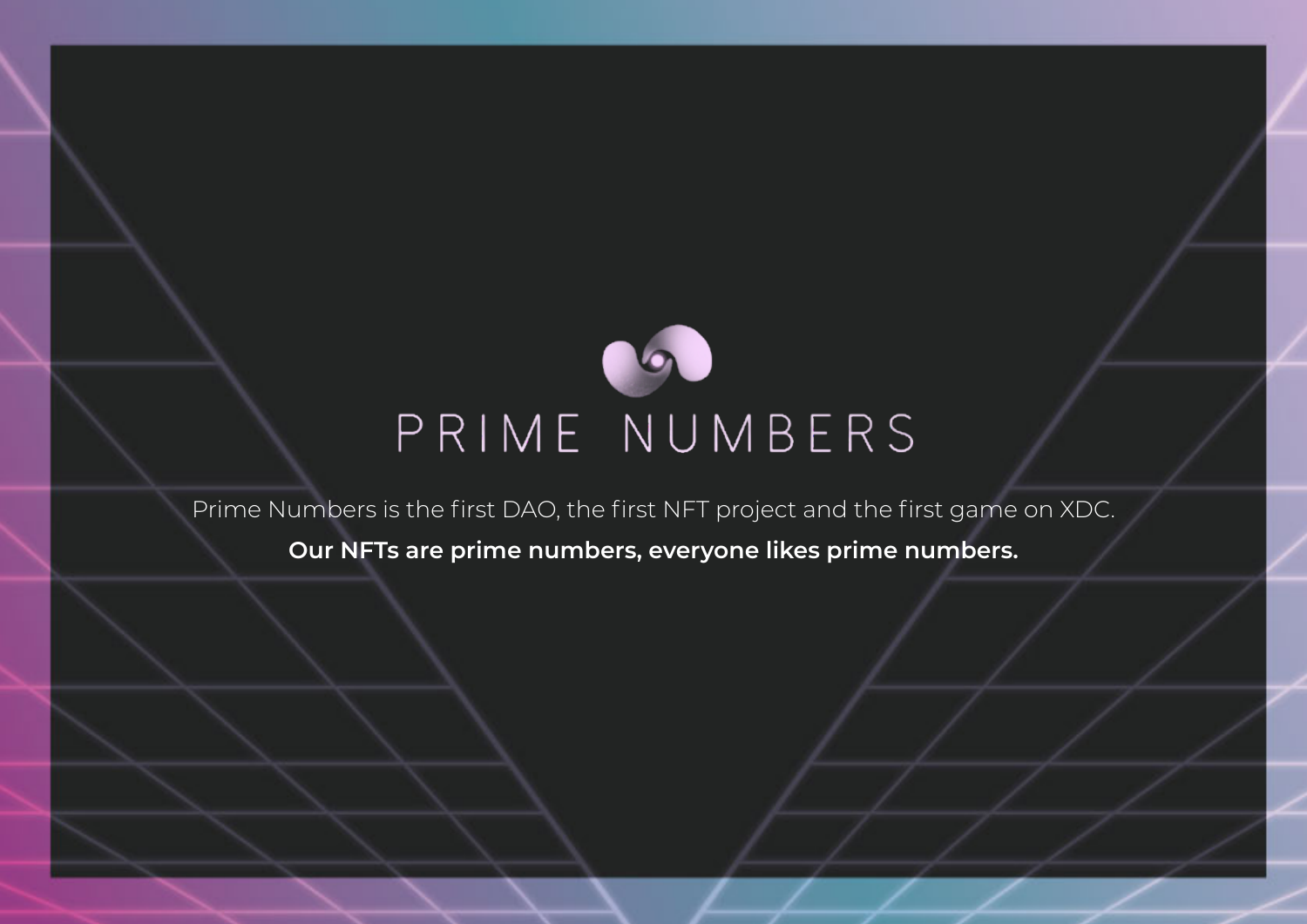## *W* H A T IS P R I M E N U M B E R S ?

- Prime Numbers is a DAO that generates funds for our community  $\bullet$ and students through NFTs and DEFI.
- However, it is much more than that. Ecosystems based on NFTs  $\bullet$ are coming online at an astonishing rate, Prime Numbers however is also incorporating a game where their NFTs have purpose.
- Prime Numbers has a revolutionary staking system in which you  $\bullet$ stake inside your NFTs to earn rewards.
- On top of this the NFTs will also generate royalty rewards and can  $\bullet$ be leveled up to increase the rewards.
- Prime Numbers is the first DAO, the first NFT project and the first  $\bullet$ game on XDC Network.

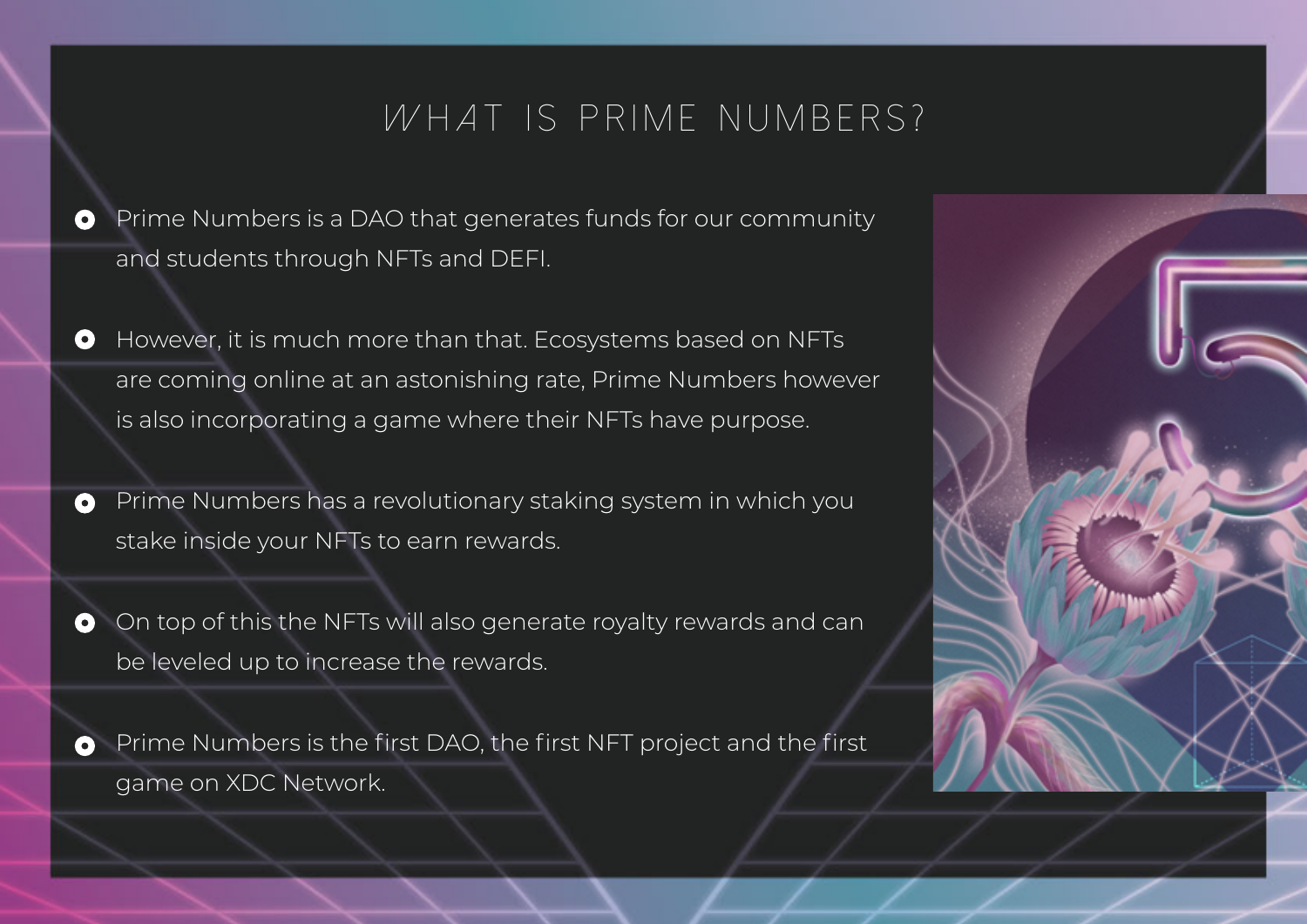## *How is the style and how are the NFTs produced?*

Our NFTs are generative, which means each NFT is created by our code as a unique function of the particular inputs chosen. Expect a detailed explanation in a post soon! Also, the code will be available on github.

Prime Numbers has several collections of the NTFs. The first to come out will be those of prime numbers (generative and handmade).

Our collection consists of 4111 NFTs, of which 4096 are generative and 15 are handmade.

After this, Prime Numbers will reveal the 3D PFPs collection from one of the most prestigious artists on the world.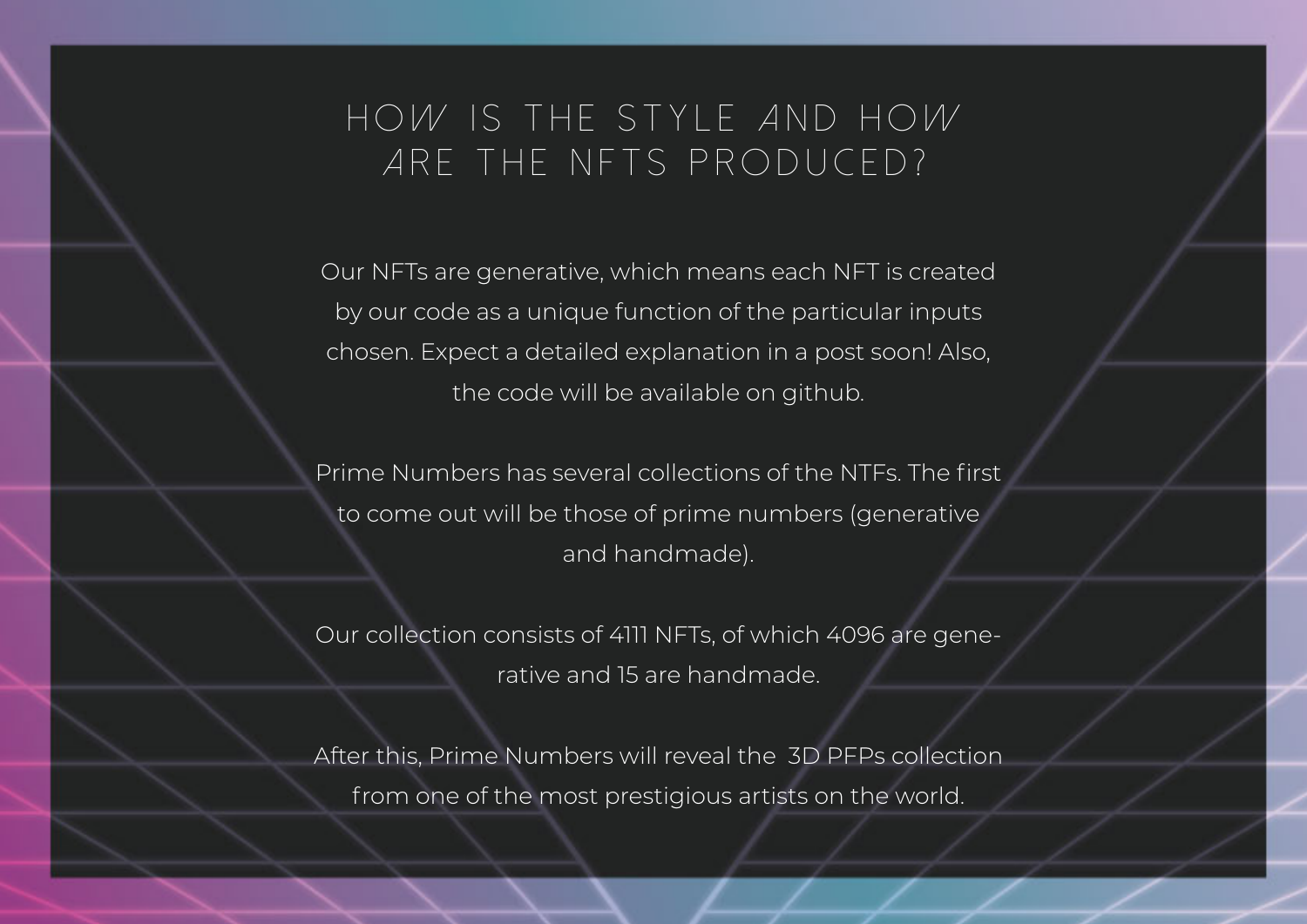### *WHY HAVE WE CREATED PRIME NUMBERS?*

Education is important, but it's also very expensive.  $\bullet$ Students have always been challenged with paying tuition for their university studies. Many work hard to raise the needed funds, but COVID 19 has presented new challenges and paying for education has become more difficult than ever.

- Today, thanks to many collaborators, there is money  $\bullet$ coming into NFTs. Our goal is to help students who will be developing tomorrow's world.
- We have a unique goal and have created a unique platform to attain that goal. We are the first to build something of this kind on the XDC Network.

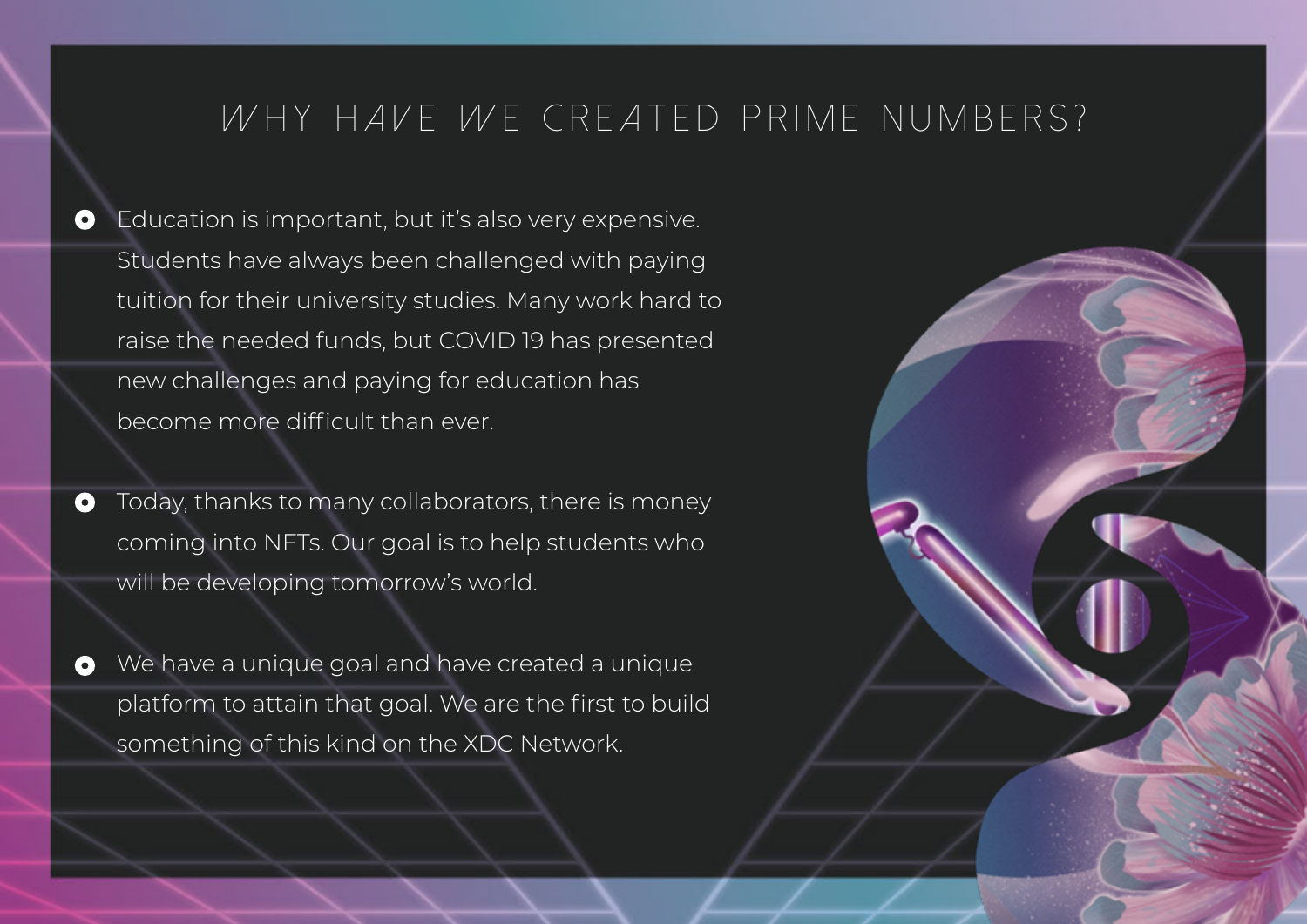### *N F T & S ta k i n g m e c h a n i c s*

Prime Numbers has a revolutionary staking system in which you stake inside your NFTs to earn rewards.

In order to earn various rewards with Prime Numbers, such as a portion of the NFT royaltees, the NFT reward mechanism and ingame rewards, you will need to stake your \$PRNT tokens.

This does not happen in an ordinary way, however, when we stake at Prime Numbers, as we are an NFT project, we stake inside the NFTs.

Using NFT Royalty Standard, NFT holders will receive 50% percent of all royaltees on resales. Since the royaltees percentage is set at 10% this means 5% of the sales price of each sold NFT is distributed over all NFT holders. Your share depends on the multiplier of your NFT which is based on both its level and its rarity.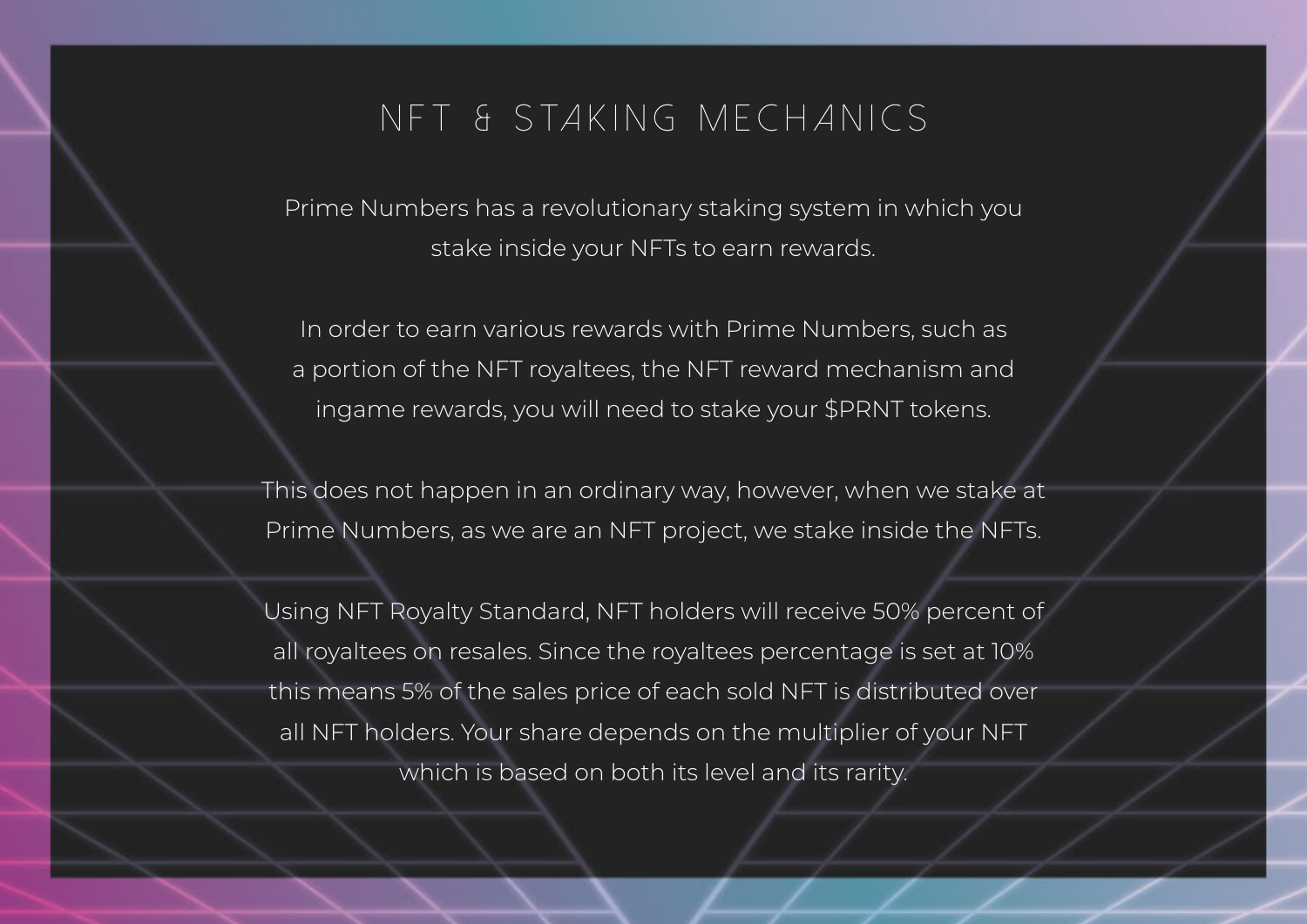### *WILL THE PRICES OF THE NFTS BE DIFFERENT?*

The price of the NFTs will changes on the secondary markets depending on their rarity and level.

Rarities (Base Multiplier):

 $\sqrt{P}$  Plentiful = 0.3 Common =  $0.4$  $\sqrt{\phantom{0}}$  Uncommon = 0.5  $\sqrt{}$  Rare = 0.7

 $\sqrt{\phantom{0}$  Epic = 0.9  $\sqrt{\phantom{0}}$  Legendary = 1.2  $\sqrt{$  Mythic = 1.5  $\checkmark$  Godly = 1.9

*More information in the link: NFT*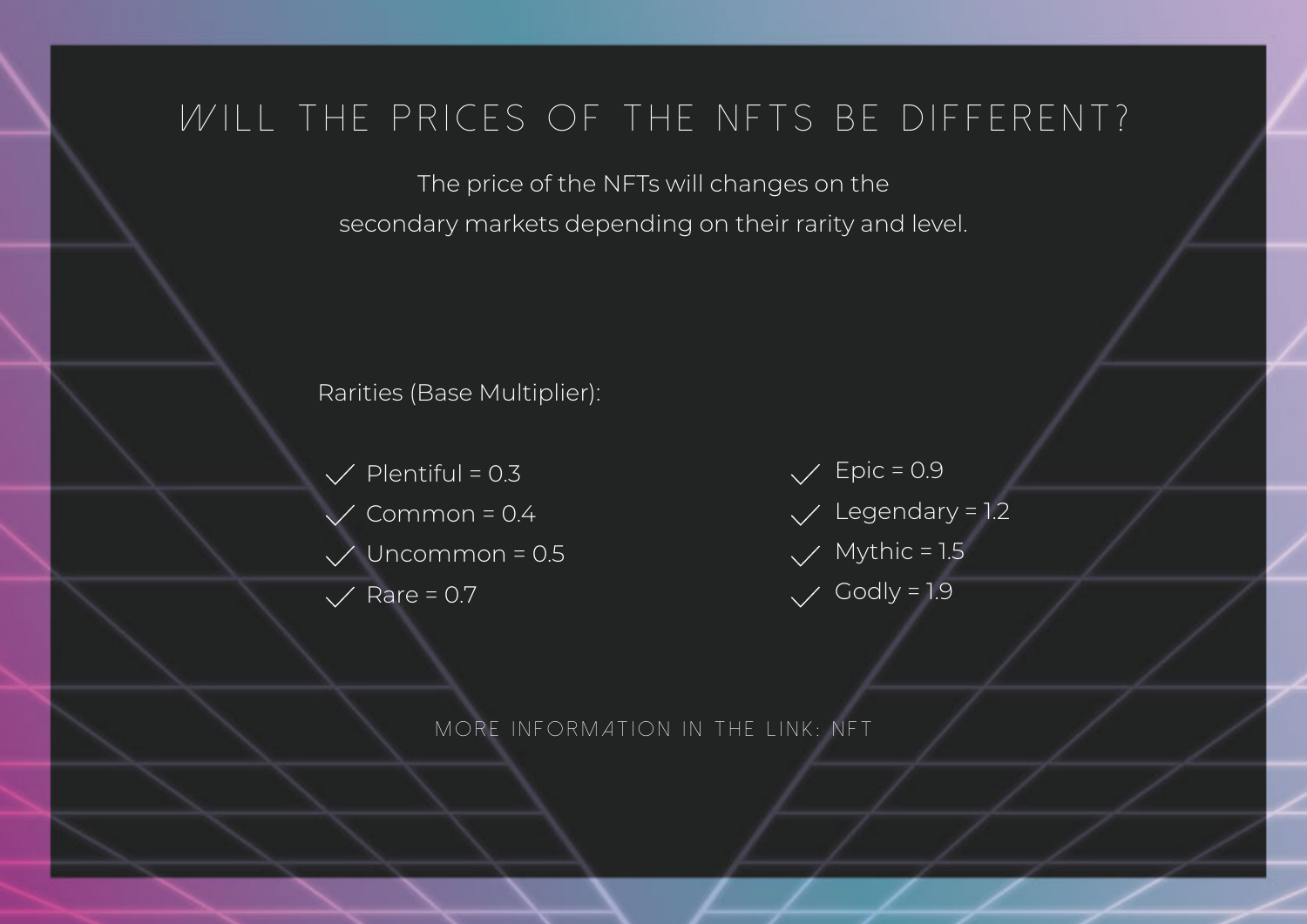## *To k e n u s e c a s e s*

You can always speculate on the value of the token, but if you want to hold it, you will have an advantage:





**Staking DAO Governance Game token**



**(The token is used in the game)**



**Prime Numbers Finance**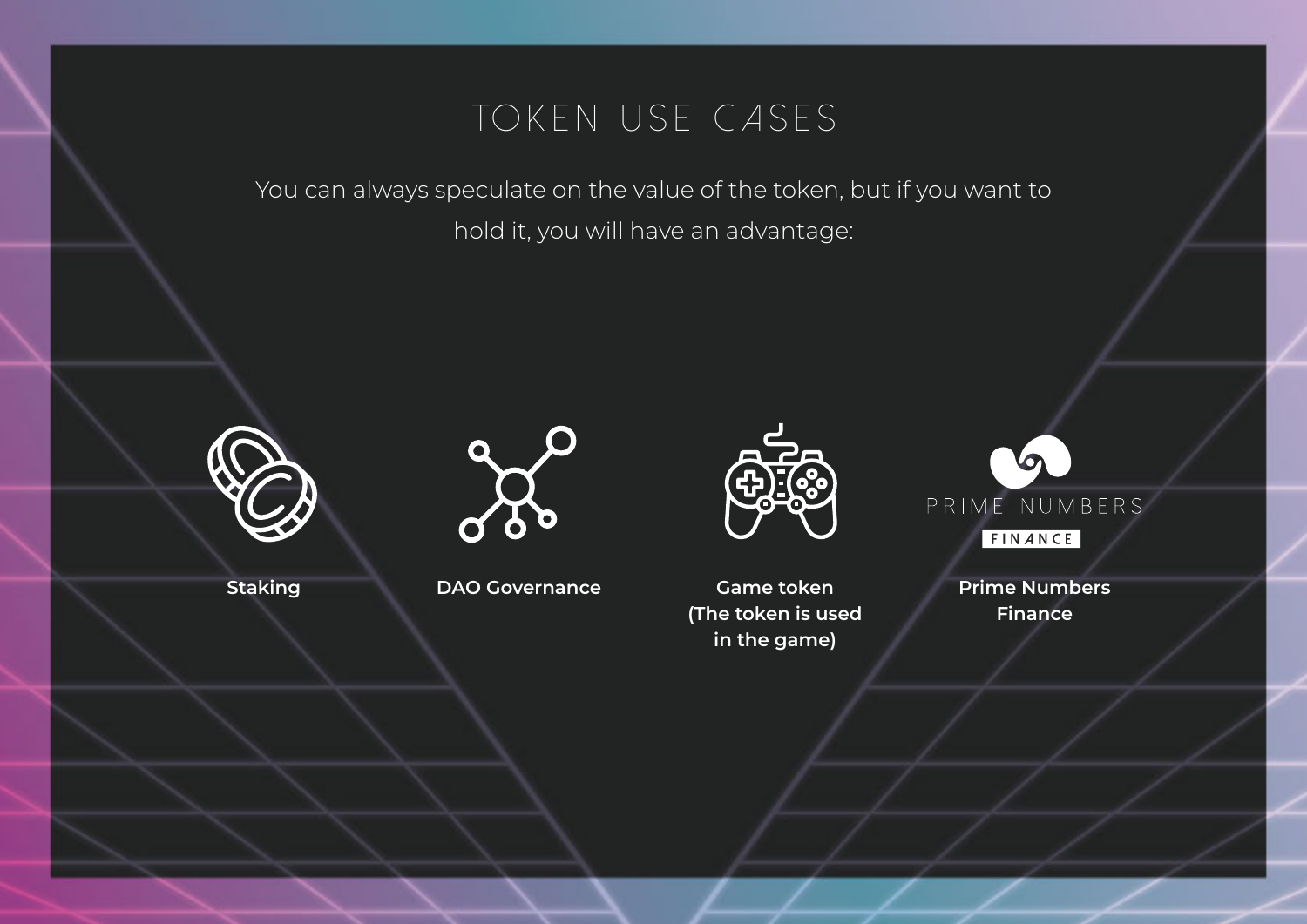## *Prime numbers to k e n ( \$ P R N T )*

• **Seed Sale** 120000 120k • **Private Sale** 480000 480K • **Pre-Sale** 300000 300K • **Ecosystem Development** 1500000 1.5M • **Game Ecosystem** 1500000 1.5M • **Staking & NFT rewards** 1500000 1.5M • **Prime Numbers Finance** 3000000 3M • **MM & LPs** 300000 300K • **Team** 300000 300K • **Contingency** 1000000 1M • **TOTAL** 10000000 10M



Seed Sale  $\bullet$  ) Private Sale Pre-Sale Ecosystem Development Game Ecosystem Staking & NFT rewards MM & LPs  $\bullet$ Team **Contingency**  $\bullet$ Prime Numbers Finance $\bullet$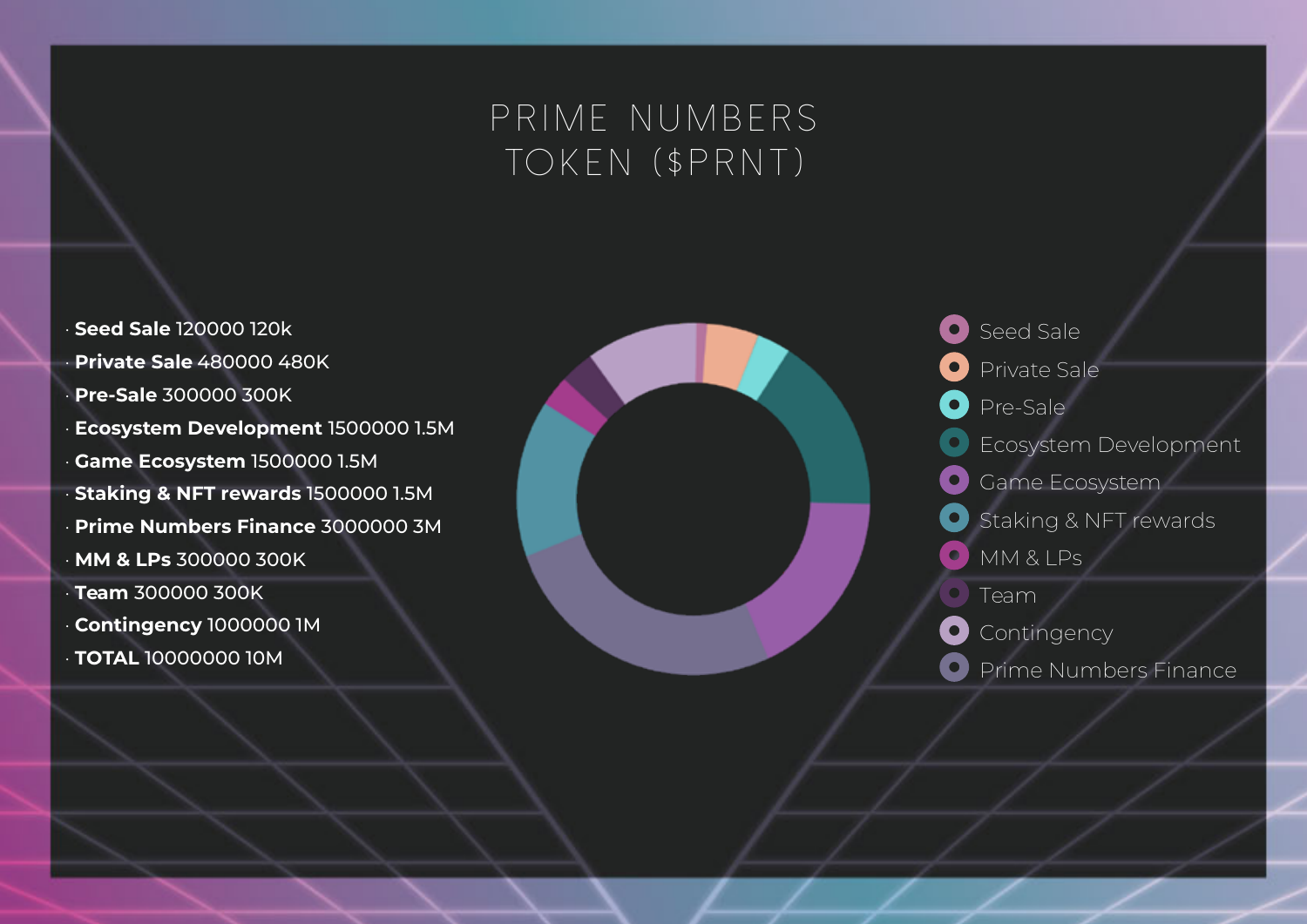## PRIME NUMBERS TOKEN (\$PRNT)

RAISE

| <b>TYPE</b>  | <b>Amount of \$PRNT</b> | <b>Price</b>          | Raise         | <b>Unlocks</b>            |
|--------------|-------------------------|-----------------------|---------------|---------------------------|
| Seed Sale    | 120,000                 | $1$ = 3 $P R N T$     | \$40,000      | 33% at TGE. 33% Quarterly |
| Private Sale | 480,000                 | $1$ = 1 $P R N T$     | \$480,000     | 50% at TGE. 50% Quarterly |
| Pre-Sale     | 300,000                 | $38-45XDC = 1$ \$PRNT | 11400000 XDC* | 100% at TGE.              |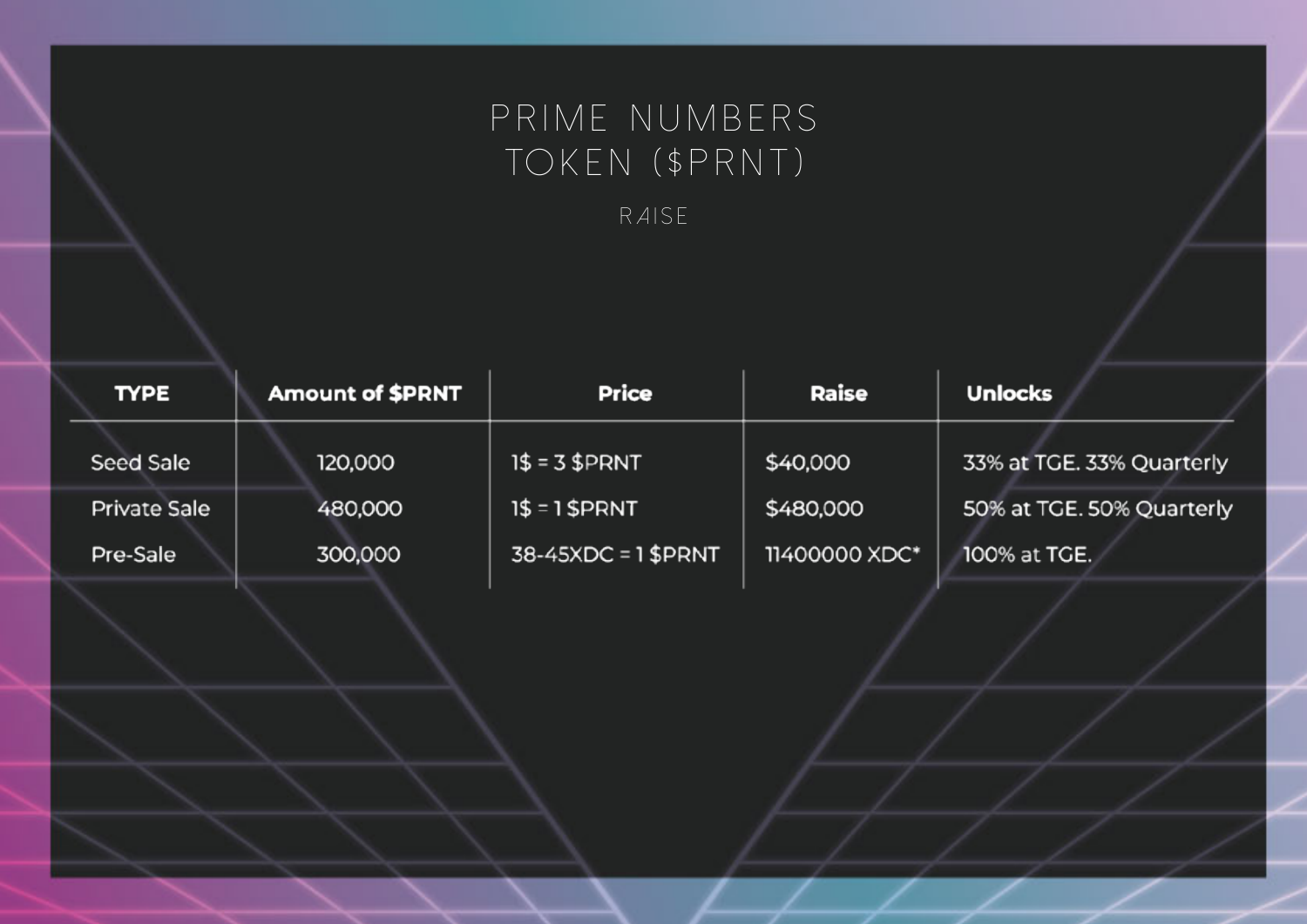## *What will be the main network* OF THE TOKEN?

**XOC** 

For the development of our project, we have chosen XDC. We have made this choice due to the excellent relationship with the team and its many advantages over other networks.

## *Why XDC network?*

We chose XDC network for its great power, low transaction cost, and speed.

> In addition, XDC has an excellent community and staff members.

|                                           | <b>1ST GENERATION</b>   | <b>2ND GENERATION</b> | <b>3RD GENERATION</b>  |
|-------------------------------------------|-------------------------|-----------------------|------------------------|
| <b>COMPARISON</b><br><b>CRITERIA</b>      | ₿<br><b>Bitcoin BTC</b> | <b>Ethereum ETH</b>   | XinFin XDC             |
| TRANSACTIONS PER SECOND                   | $3-6$ TPS               | 12-16 TPS             | 2000+ TPS              |
| <b>AVERAGE FEE</b>                        | $$15$ USD               | $$10$ USD             | \$0.00001 USD          |
| <b>TRANSACTION</b><br><b>CONFIRMATION</b> | 10-60 MINUTES           | 10-20 SECONDS         | 2 SECONDS (w/finality) |
| <b>SMART CONTRACT SUPPORT</b>             | NO                      | YES                   | <b>YES</b>             |
| <b>ENERGY CONSUMPTION</b>                 | 71.12 TWh               | 20.61 TWh             | 0.0000074 TWh          |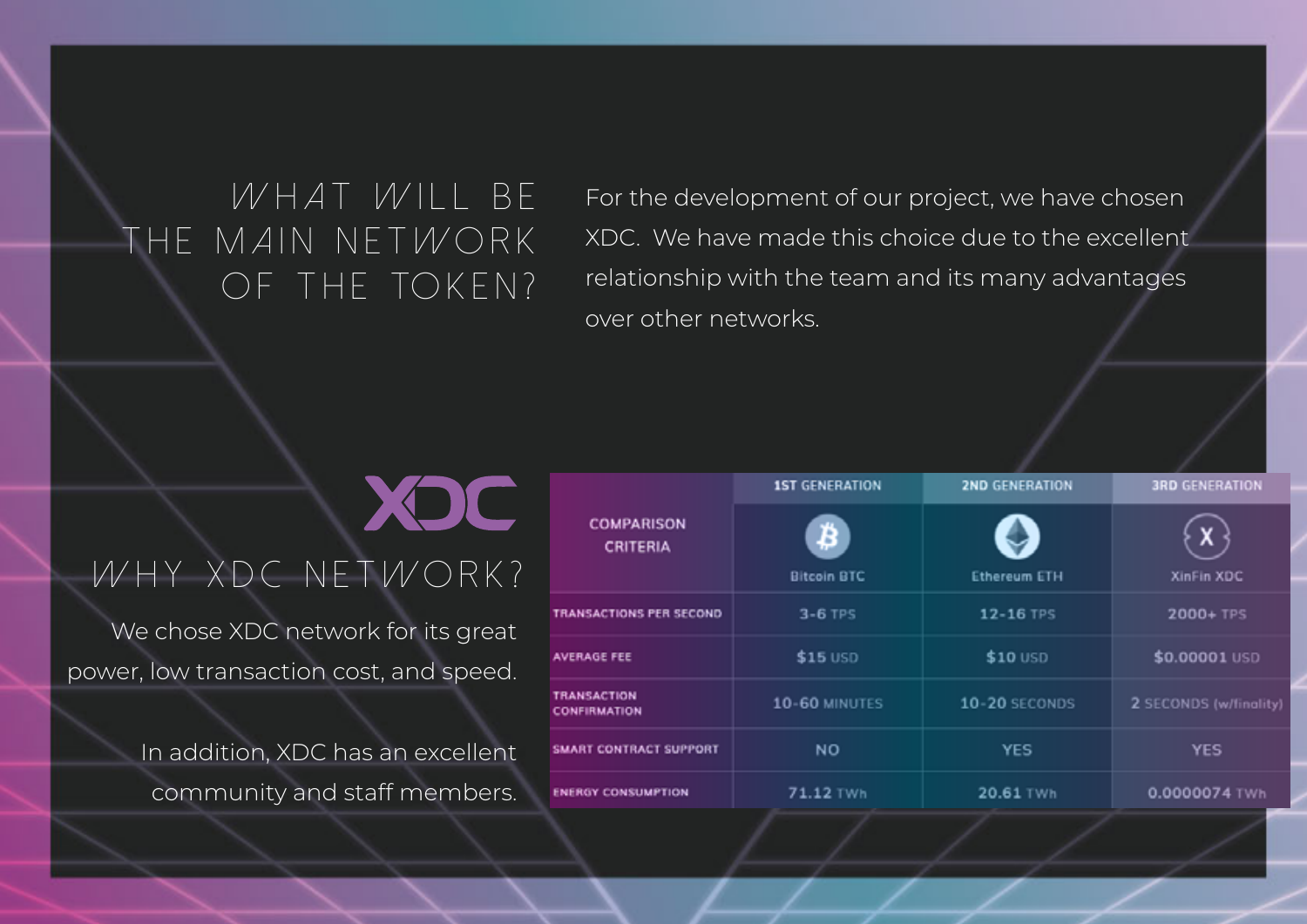



### *ARTURO CANTERA*

Extensive experience in crypto. 4th year software engineering student at Complutense University of **Madrid** 



### *DANIEL DE WITTE*

CTO at WorkX. Rotterdam University of Applied Sciences.



### *X A B I E R IGLESIAS*

Founder of Non Fungible Trends Marketing Agency, specialized in Marketing and Communication strategies for the Crypto and NFT scene.



### *A L B E R TO SERRANO*

Marketing and relationships at URJC. Five years of experience in start-ups.



### *OLATZ DÍAZ*

### **ARTURO ADVISOR ADVISOR CMO & CM ART DIRECTOR**

Artist born in the Basque Country. Degree in Advertising and Public Relations with a major in Creativity and Design.